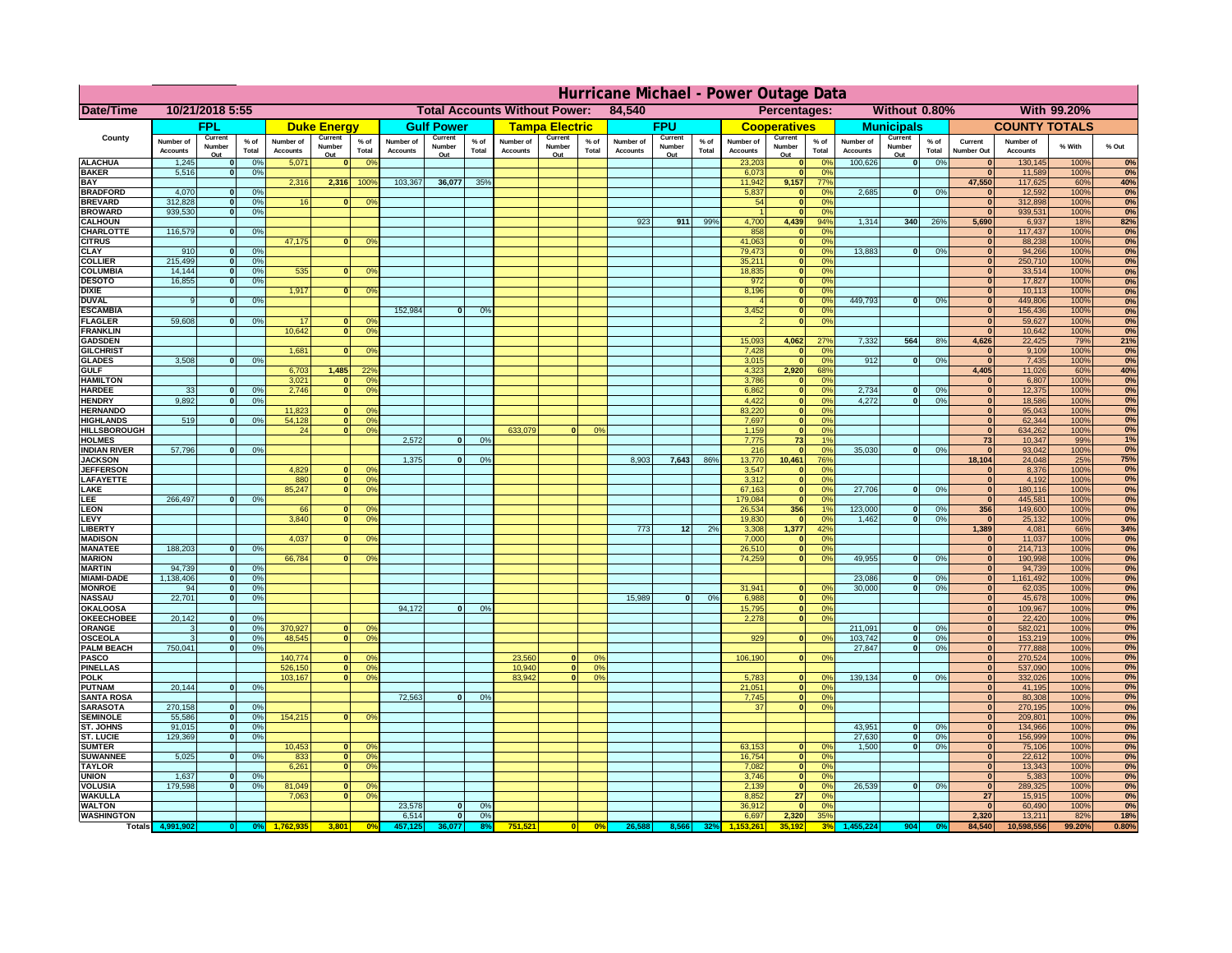# 10/21/2018 5:56 AM Hurricane Michael

| <b>Power Provider</b>                   | <b>County</b>       | <b>Number of Customers</b> | <b>Current Number Out</b> | <b>Outage Percentage</b> | <b>Estimated Restore Time</b> |
|-----------------------------------------|---------------------|----------------------------|---------------------------|--------------------------|-------------------------------|
|                                         |                     |                            |                           |                          |                               |
| <b>Gulf Power Company</b>               | BAY                 | 103,367                    | 36,077                    | 34.90%                   | $>72$                         |
| West Florida Electric Cooperative, Inc. | <b>JACKSON</b>      | 13,723                     | 10,414                    | 75.89%                   | >5 days                       |
| Gulf Coast Electric Cooperative, Inc.   | BAY                 | 11,942                     | 9,157                     | 76.68%                   | >5 days                       |
| Florida Public Utilities Corporation    | <b>JACKSON</b>      | 8,903                      | 7,643                     | 85.85%                   | >5 days                       |
| Talquin Electric Cooperative, Inc.      | <b>GADSDEN</b>      | 15,093                     | 4,062                     | 26.91%                   | 72                            |
| Gulf Coast Electric Cooperative, Inc.   | <b>GULF</b>         | 4,323                      | 2,920                     | 67.55%                   | >5 days                       |
|                                         |                     |                            |                           |                          |                               |
| West Florida Electric Cooperative, Inc. | <b>CALHOUN</b>      | 2,852                      | 2,596                     | 91.02%                   | >5 days                       |
| Duke Energy                             | BAY                 | 2,316                      | 2,316                     | 100.00%                  | TBD                           |
| West Florida Electric Cooperative, Inc. | <b>WASHINGTON</b>   | 4,260                      | 1,982                     | 46.53%                   | >5 days                       |
| Gulf Coast Electric Cooperative, Inc.   | CALHOUN             | 1,848                      | 1,843                     | 99.73%                   | >5 days                       |
| Duke Energy                             | <b>GULF</b>         | 6,703                      | 1,485                     | 22.15%                   | TBD                           |
| Talquin Electric Cooperative, Inc.      | <b>LIBERTY</b>      | 3,308                      | 1,377                     | 41.63%                   | >5 days                       |
| Florida Public Utilities Corporation    | CALHOUN             | 923                        | 911                       | 98.70%                   | >5 days                       |
|                                         |                     |                            |                           |                          |                               |
| Talquin Electric Cooperative, Inc.      | LEON                | 26,534                     | 356                       | 1.34%                    | 48                            |
| City of Blountstown                     | <b>CALHOUN</b>      | 1,314                      | 340                       | 25.88%                   | $>72$                         |
| Gulf Coast Electric Cooperative, Inc.   | WASHINGTON          | 2,437                      | 338                       | 13.87%                   | >5 days                       |
| City of Quincy                          | GADSDEN             | 4,768                      | 329                       | 6.90%                    | $>72$                         |
| Chattahoochee Electric                  | GADSDEN             | 1,173                      | 235                       | 20.03%                   | $>72$                         |
| West Florida Electric Cooperative, Inc. | <b>HOLMES</b>       | 7,482                      | 73                        | 0.98%                    | >5 days                       |
|                                         |                     |                            |                           |                          |                               |
| Gulf Coast Electric Cooperative, Inc.   | <b>JACKSON</b>      | 47                         | 47                        | 100.00%                  | >5 days                       |
| Talquin Electric Cooperative, Inc.      | <b>WAKULLA</b>      | 8,852                      | 27                        | 0.31%                    | 24                            |
| Florida Public Utilities Corporation    | LIBERTY             | 773                        | 12                        | 1.55%                    | >5 days                       |
| Central Florida Electric Cooperative    | <b>ALACHUA</b>      | 875                        | $\mathbf 0$               | 0.00%                    | <b>TBD</b>                    |
| Central Florida Electric Cooperative    | <b>DIXIE</b>        | 7,595                      | 0                         | 0.00%                    | TBD                           |
| Central Florida Electric Cooperative    | <b>GILCHRIST</b>    | 7,424                      | $\mathbf 0$               | 0.00%                    | Restored                      |
|                                         |                     |                            | $\mathbf 0$               |                          | TBD                           |
| Central Florida Electric Cooperative    | LAFAYETTE           | 9                          |                           | 0.00%                    |                               |
| Central Florida Electric Cooperative    | LEVY                | 17,513                     | $\mathbf 0$               | 0.00%                    | Restored                      |
| Central Florida Electric Cooperative    | <b>MARION</b>       | 9                          | $\pmb{0}$                 | 0.00%                    | TBD                           |
| Choctawhatchee Electric Cooperative     | <b>HOLMES</b>       | 293                        | $\mathbf 0$               | 0.00%                    | Restored                      |
| Choctawhatchee Electric Cooperative     | <b>OKALOOSA</b>     | 15,795                     | $\pmb{0}$                 | 0.00%                    | Restored                      |
| Choctawhatchee Electric Cooperative     | <b>SANTA ROSA</b>   | 201                        | $\mathbf 0$               | 0.00%                    | Restored                      |
| Choctawhatchee Electric Cooperative     | <b>WALTON</b>       | 36,812                     | 0                         | 0.00%                    | Restored                      |
|                                         |                     |                            | $\mathbf 0$               | 0.00%                    | <b>TBD</b>                    |
| City of Alachua                         | <b>ALACHUA</b>      | 4,426                      |                           |                          |                               |
| City of Bartow                          | <b>POLK</b>         | 11,790                     | 0                         | 0.00%                    | TBD                           |
| City of Bushnell                        | <b>SUMTER</b>       | 1,500                      | $\mathbf 0$               | 0.00%                    | <b>TBD</b>                    |
| City of Clewiston                       | <b>HENDRY</b>       | 4,272                      | 0                         | 0.00%                    | TBD                           |
| City of Fort Meade                      | <b>POLK</b>         | 2,379                      | $\mathbf 0$               | 0.00%                    | TBD                           |
| City of Havana                          | GADSDEN             | 1,391                      | $\pmb{0}$                 | 0.00%                    | Restored                      |
| City of Leesburg                        | LAKE                | 22,000                     | $\mathbf 0$               | 0.00%                    | <b>TBD</b>                    |
|                                         | <b>GLADES</b>       | 912                        | $\mathbf 0$               | 0.00%                    | TBD                           |
| City of Moore Haven                     |                     |                            |                           |                          |                               |
| City of Mount Dora                      | LAKE                | 5,706                      | $\pmb{0}$                 | 0.00%                    | TBD                           |
| City of Newberry                        | <b>ALACHUA</b>      | 1,727                      | $\pmb{0}$                 | 0.00%                    | TBD                           |
| City of Starke                          | <b>BRADFORD</b>     | 2,685                      | $\mathbf 0$               | 0.00%                    | TBD                           |
| City of Tallahassee                     | LEON                | 123,000                    | 0                         | 0.00%                    | Restored                      |
| City of Vero Beach                      | <b>INDIAN RIVER</b> | 35,030                     | $\mathbf 0$               | 0.00%                    | <b>TBD</b>                    |
| City of Wauchula                        | HARDEE              | 2,734                      | 0                         | 0.00%                    | TBD                           |
| City of Williston                       | LEVY                | 1,462                      | $\mathbf 0$               | 0.00%                    | <b>TBD</b>                    |
|                                         |                     |                            |                           |                          |                               |
| City of Winter Park                     | ORANGE              | 13,941                     | $\mathbf 0$               | 0.00%                    | TBD                           |
| Clay Electric Cooperative               | <b>ALACHUA</b>      | 22,328                     | $\pmb{0}$                 | 0.00%                    | TBD                           |
| Clay Electric Cooperative               | <b>BAKER</b>        | 2,476                      | 0                         | 0.00%                    | TBD                           |
| Clay Electric Cooperative               | <b>BRADFORD</b>     | 5,837                      | $\pmb{0}$                 | 0.00%                    | <b>TBD</b>                    |
| Clay Electric Cooperative               | <b>CLAY</b>         | 79,473                     | 0                         | 0.00%                    | TBD                           |
| Clay Electric Cooperative               | <b>COLUMBIA</b>     | 16,922                     | $\mathsf{O}\xspace$       | 0.00%                    | TBD                           |
| Clay Electric Cooperative               | <b>DUVAL</b>        | 4                          | 0                         | 0.00%                    | TBD                           |
|                                         |                     |                            |                           |                          |                               |
| Clay Electric Cooperative               | <b>FLAGLER</b>      | $\mathbf 2$                | $\mathsf{O}\xspace$       | 0.00%                    | TBD                           |
| Clay Electric Cooperative               | <b>GILCHRIST</b>    | $\overline{4}$             | 0                         | 0.00%                    | TBD                           |
| Clay Electric Cooperative               | LAKE                | 2,239                      | $\mathsf{O}\xspace$       | 0.00%                    | <b>TBD</b>                    |
| Clay Electric Cooperative               | LEVY                | 712                        | 0                         | 0.00%                    | TBD                           |
| Clay Electric Cooperative               | <b>MARION</b>       | 16,301                     | $\pmb{0}$                 | 0.00%                    | <b>TBD</b>                    |
| Clay Electric Cooperative               | PUTNAM              | 21,051                     | 0                         | 0.00%                    | TBD                           |
| Clay Electric Cooperative               | SUWANNEE            | 5                          | $\pmb{0}$                 | 0.00%                    | <b>TBD</b>                    |
|                                         |                     |                            |                           |                          |                               |
| Clay Electric Cooperative               | <b>UNION</b>        | 3,746                      | $\pmb{0}$                 | 0.00%                    | TBD                           |
| Clay Electric Cooperative               | <b>VOLUSIA</b>      | 2,139                      | $\pmb{0}$                 | 0.00%                    | TBD                           |
| Duke Energy                             | <b>ALACHUA</b>      | 5,071                      | $\pmb{0}$                 | 0.00%                    | Restored                      |
| <b>Duke Energy</b>                      | <b>BREVARD</b>      | 16                         | $\pmb{0}$                 | 0.00%                    | Restored                      |
| Duke Energy                             | <b>CITRUS</b>       | 47,175                     | $\pmb{0}$                 | 0.00%                    | Restored                      |
| Duke Energy                             | <b>COLUMBIA</b>     | 535                        | $\pmb{0}$                 | 0.00%                    | Restored                      |
| Duke Energy                             | DIXIE               | 1,917                      | 0                         | 0.00%                    | Restored                      |
|                                         |                     |                            |                           |                          |                               |
| <b>Duke Energy</b>                      | <b>FLAGLER</b>      | 17                         | $\pmb{0}$                 | 0.00%                    | Restored                      |
| Duke Energy                             | <b>FRANKLIN</b>     | 10,642                     | 0                         | 0.00%                    | Restored                      |
| <b>Duke Energy</b>                      | <b>GILCHRIST</b>    | 1,681                      | $\pmb{0}$                 | 0.00%                    | Restored                      |
| Duke Energy                             | <b>HAMILTON</b>     | 3,021                      | $\pmb{0}$                 | 0.00%                    | Restored                      |
| Duke Energy                             | HARDEE              | 2,746                      | $\pmb{0}$                 | 0.00%                    | Restored                      |
|                                         |                     |                            |                           |                          |                               |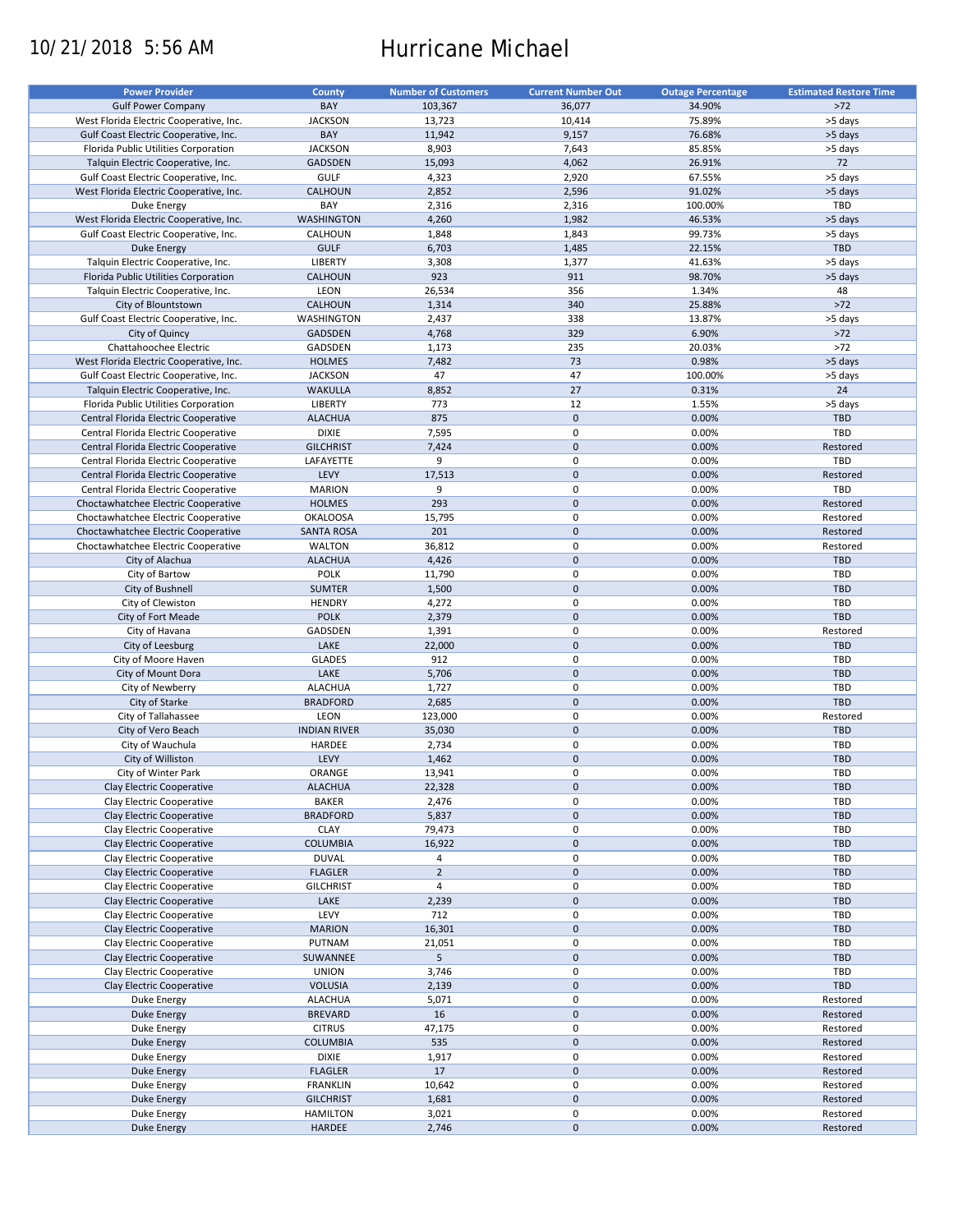### 10/21/2018 5:56 AM Hurricane Michael

| Duke Energy                                        | <b>HERNANDO</b>     | 11,823       | 0                   | 0.00% | Restored   |
|----------------------------------------------------|---------------------|--------------|---------------------|-------|------------|
| <b>Duke Energy</b>                                 | <b>HIGHLANDS</b>    | 54,128       | $\mathbf 0$         | 0.00% | Restored   |
|                                                    |                     |              |                     |       |            |
| Duke Energy                                        | HILLSBOROUGH        | 24           | 0                   | 0.00% | Restored   |
| Duke Energy                                        | <b>JEFFERSON</b>    | 4,829        | $\mathbf 0$         | 0.00% | Restored   |
|                                                    |                     | 880          | 0                   | 0.00% |            |
| Duke Energy                                        | LAFAYETTE           |              |                     |       | Restored   |
| <b>Duke Energy</b>                                 | LAKE                | 85,247       | $\mathbf 0$         | 0.00% | Restored   |
| Duke Energy                                        | LEON                | 66           | 0                   | 0.00% | Restored   |
| <b>Duke Energy</b>                                 | LEVY                | 3,840        | $\mathbf 0$         | 0.00% | Restored   |
|                                                    |                     |              |                     |       |            |
| Duke Energy                                        | <b>MADISON</b>      | 4,037        | 0                   | 0.00% | Restored   |
| <b>Duke Energy</b>                                 | <b>MARION</b>       | 66,784       | $\mathbf 0$         | 0.00% | Restored   |
| Duke Energy                                        | ORANGE              | 370,927      | 0                   | 0.00% | Restored   |
|                                                    |                     |              |                     |       |            |
| <b>Duke Energy</b>                                 | <b>OSCEOLA</b>      | 48,545       | $\mathbf 0$         | 0.00% | Restored   |
| Duke Energy                                        | PASCO               | 140,774      | 0                   | 0.00% | Restored   |
| Duke Energy                                        | PINELLAS            | 526,150      | $\mathbf 0$         | 0.00% | Restored   |
|                                                    |                     |              |                     |       |            |
| Duke Energy                                        | POLK                | 103,167      | 0                   | 0.00% | Restored   |
| <b>Duke Energy</b>                                 | SEMINOLE            | 154,215      | $\mathbf 0$         | 0.00% | Restored   |
| Duke Energy                                        | <b>SUMTER</b>       | 10,453       | 0                   | 0.00% | Restored   |
|                                                    |                     |              |                     |       |            |
| <b>Duke Energy</b>                                 | SUWANNEE            | 833          | $\pmb{0}$           | 0.00% | Restored   |
| Duke Energy                                        | <b>TAYLOR</b>       | 6,261        | 0                   | 0.00% | Restored   |
| <b>Duke Energy</b>                                 | <b>VOLUSIA</b>      | 81,049       | $\pmb{0}$           | 0.00% | Restored   |
|                                                    |                     |              |                     |       |            |
| Duke Energy                                        | WAKULLA             | 7,063        | 0                   | 0.00% | Restored   |
| Escambia River Electric Cooperative, Inc.          | <b>ESCAMBIA</b>     | 3,452        | $\pmb{0}$           | 0.00% | TBD        |
| Escambia River Electric Cooperative, Inc.          | <b>SANTA ROSA</b>   | 7,544        | $\pmb{0}$           | 0.00% | TBD        |
|                                                    |                     |              |                     |       |            |
| Florida Keys Electric Cooperative                  | <b>MONROE</b>       | 31,941       | $\pmb{0}$           | 0.00% | <b>TBD</b> |
| Florida Power and Light Company                    | <b>ALACHUA</b>      | 1,245        | 0                   | 0.00% | <b>TBD</b> |
| Florida Power and Light Company                    | <b>BAKER</b>        |              | $\pmb{0}$           | 0.00% | <b>TBD</b> |
|                                                    |                     | 5,516        |                     |       |            |
| Florida Power and Light Company                    | <b>BRADFORD</b>     | 4,070        | 0                   | 0.00% | <b>TBD</b> |
| Florida Power and Light Company                    | <b>BREVARD</b>      | 312,828      | $\pmb{0}$           | 0.00% | <b>TBD</b> |
|                                                    |                     |              | 0                   |       | <b>TBD</b> |
| Florida Power and Light Company                    | <b>BROWARD</b>      | 939,530      |                     | 0.00% |            |
| Florida Power and Light Company                    | <b>CHARLOTTE</b>    | 116,579      | $\mathsf{O}\xspace$ | 0.00% | <b>TBD</b> |
| Florida Power and Light Company                    | <b>CLAY</b>         | 910          | 0                   | 0.00% | TBD        |
|                                                    |                     |              |                     |       |            |
| Florida Power and Light Company                    | <b>COLLIER</b>      | 215,499      | $\pmb{0}$           | 0.00% | <b>TBD</b> |
| Florida Power and Light Company                    | COLUMBIA            | 14,144       | 0                   | 0.00% | TBD        |
| Florida Power and Light Company                    | <b>DESOTO</b>       | 16,855       | $\mathbf 0$         | 0.00% | <b>TBD</b> |
|                                                    |                     |              |                     |       |            |
| Florida Power and Light Company                    | <b>DUVAL</b>        | 9            | 0                   | 0.00% | TBD        |
| Florida Power and Light Company                    | <b>FLAGLER</b>      | 59,608       | $\pmb{0}$           | 0.00% | <b>TBD</b> |
| Florida Power and Light Company                    | <b>GLADES</b>       | 3,508        | 0                   | 0.00% | TBD        |
|                                                    |                     |              |                     |       |            |
| Florida Power and Light Company                    | HARDEE              | 33           | $\pmb{0}$           | 0.00% | <b>TBD</b> |
| Florida Power and Light Company                    | <b>HENDRY</b>       | 9,892        | $\pmb{0}$           | 0.00% | <b>TBD</b> |
| Florida Power and Light Company                    | <b>HIGHLANDS</b>    | 519          | $\mathbf 0$         | 0.00% | <b>TBD</b> |
|                                                    |                     |              |                     |       |            |
| Florida Power and Light Company                    | <b>INDIAN RIVER</b> | 57,796       | 0                   | 0.00% | TBD        |
| Florida Power and Light Company                    | LEE                 | 266,497      | $\mathbf 0$         | 0.00% | <b>TBD</b> |
| Florida Power and Light Company                    | MANATEE             | 188,203      | $\pmb{0}$           | 0.00% | TBD        |
|                                                    |                     |              |                     |       |            |
| Florida Power and Light Company                    | <b>MARTIN</b>       | 94,739       | $\mathbf 0$         | 0.00% | <b>TBD</b> |
| Florida Power and Light Company                    | MIAMI-DADE          | 1,138,406    | 0                   | 0.00% | TBD        |
| Florida Power and Light Company                    | <b>MONROE</b>       | 94           | $\mathbf 0$         | 0.00% | <b>TBD</b> |
|                                                    |                     |              |                     |       |            |
| Florida Power and Light Company                    | NASSAU              | 22,701       | 0                   | 0.00% | TBD        |
| Florida Power and Light Company                    | <b>OKEECHOBEE</b>   | 20,142       | $\mathbf 0$         | 0.00% | <b>TBD</b> |
| Florida Power and Light Company                    | ORANGE              | 3            | 0                   | 0.00% | <b>TBD</b> |
|                                                    |                     |              |                     |       |            |
| Florida Power and Light Company                    | <b>OSCEOLA</b>      | $\mathbf{3}$ | $\pmb{0}$           | 0.00% | <b>TBD</b> |
| Florida Power and Light Company                    | PALM BEACH          | 750,041      | 0                   | 0.00% | <b>TBD</b> |
| Florida Power and Light Company                    | PUTNAM              | 20,144       | $\mathbf 0$         | 0.00% | <b>TBD</b> |
|                                                    |                     |              |                     |       |            |
| Florida Power and Light Company                    | SARASOTA            | 270,158      | 0                   | 0.00% | <b>TBD</b> |
| Florida Power and Light Company                    | SEMINOLE            | 55,586       | $\mathsf{O}\xspace$ | 0.00% | <b>TBD</b> |
| Florida Power and Light Company                    | ST. JOHNS           | 91,015       | 0                   | 0.00% | <b>TBD</b> |
|                                                    |                     |              |                     |       |            |
| Florida Power and Light Company                    | ST. LUCIE           | 129,369      | $\mathsf{O}\xspace$ | 0.00% | <b>TBD</b> |
| Florida Power and Light Company                    | SUWANNEE            | 5,025        | 0                   | 0.00% | <b>TBD</b> |
| Florida Power and Light Company                    | <b>UNION</b>        |              | $\mathsf{O}\xspace$ | 0.00% |            |
|                                                    |                     | 1,637        |                     |       | <b>TBD</b> |
| Florida Power and Light Company                    | VOLUSIA             | 179,598      | 0                   | 0.00% | TBD        |
| Florida Public Utilities Corporation               | <b>NASSAU</b>       | 15,989       | $\pmb{0}$           | 0.00% | Restored   |
|                                                    |                     |              |                     |       |            |
| Fort Pierce Utilities Authority                    | ST. LUCIE           | 27,630       | 0                   | 0.00% | TBD        |
| Gainesville (Gainesville Regional Utilities - GRU) | <b>ALACHUA</b>      | 94,473       | $\mathsf{O}\xspace$ | 0.00% | TBD        |
| Glades Electric Cooperative, Inc.                  | <b>GLADES</b>       | 3,015        | 0                   | 0.00% | TBD        |
|                                                    |                     |              | $\mathbf 0$         |       |            |
| Glades Electric Cooperative, Inc.                  | <b>HARDEE</b>       | $\mathbf 0$  |                     |       | <b>TBD</b> |
| Glades Electric Cooperative, Inc.                  | <b>HENDRY</b>       | 3,530        | 0                   | 0.00% | <b>TBD</b> |
| Glades Electric Cooperative, Inc.                  | <b>HIGHLANDS</b>    | 7,321        | $\pmb{0}$           | 0.00% | TBD        |
|                                                    |                     |              |                     |       |            |
| Glades Electric Cooperative, Inc.                  | OKEECHOBEE          | 2,278        | 0                   | 0.00% | TBD        |
| Green Cove Springs Electric                        | <b>CLAY</b>         | 3,889        | $\pmb{0}$           | 0.00% | TBD        |
| Gulf Coast Electric Cooperative, Inc.              | <b>WALTON</b>       | 100          | 0                   | 0.00% | TBD        |
|                                                    |                     |              |                     |       |            |
| <b>Gulf Power Company</b>                          | <b>ESCAMBIA</b>     | 152,984      | $\mathsf{O}\xspace$ | 0.00% | Restored   |
| <b>Gulf Power Company</b>                          | <b>HOLMES</b>       | 2,572        | 0                   | 0.00% | Restored   |
| <b>Gulf Power Company</b>                          | <b>JACKSON</b>      | 1,375        | $\pmb{0}$           | 0.00% | Restored   |
|                                                    |                     |              |                     |       |            |
| <b>Gulf Power Company</b>                          | <b>OKALOOSA</b>     | 94,172       | 0                   | 0.00% | Restored   |
| <b>Gulf Power Company</b>                          | <b>SANTA ROSA</b>   | 72,563       | $\mathsf{O}\xspace$ | 0.00% | Restored   |
|                                                    |                     |              |                     |       |            |